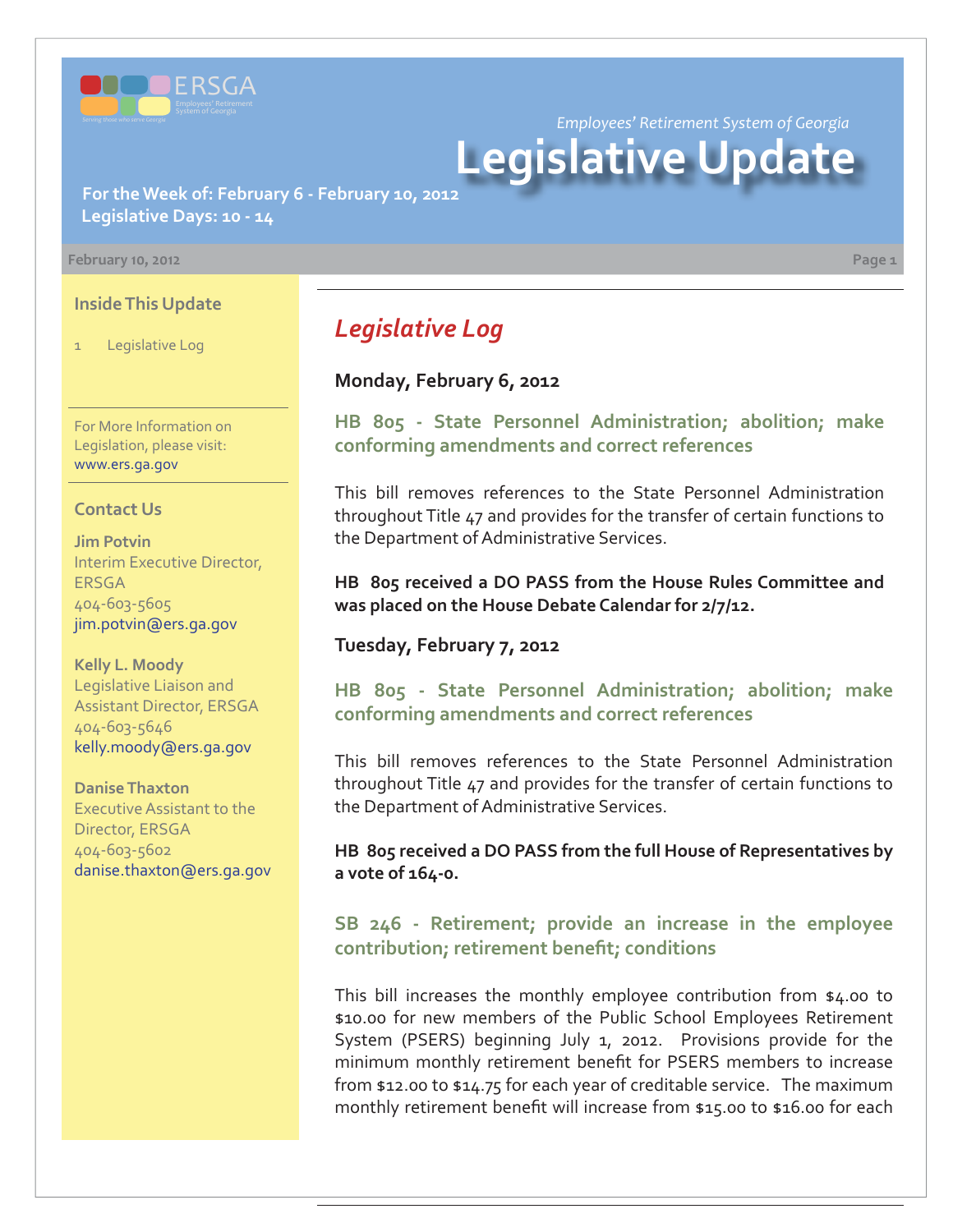## *Legislative Log (continued)*

year of creditable service. The benefit increases are to the extent that funds are appropriated by the General Assembly. Benefit increases will be payable to current and future PSERS retirees. However, there will be no benefit increase above \$15.00 for members retired on and after the effective date of this legislation.

#### **SB 246 received a DO PASS from the Senate Retirement Committee.**

**[SB 286 - Retirement; tax commissioner or an employee of any such o](http://www.legis.ga.gov/legislation/en-US/Display/20112012/SB/286)fficer; membership; Employees' Retirement System of Georgia**

**This bill will close new ERS membership for Tax Commissioners, tax collectors, tax receivers and their**  employees for those first or again employed on or after July 1, 2012.

**SB 286 received a DO PASS from the Senate Retirement Committee.**

## **Wednesday, February 8, 2012**

**[HB 236 - Judges and court employees; new employees not Retirement System of Georgia](http://www.legis.ga.gov/legislation/en-US/Display/20112012/HB/236)  members; provide**

This bill allows Tax Commissioners, tax collectors, tax receivers and their employees, who first or again take office or become employed after July 1, 2012 to have the option to become members of the Employees' Retirement System (ERS) or either a local pension plan. Membership would be prohibited in both plans. If membership in ERS is designated, the County will then be responsible for paying employer contributions for such member.

#### **HB 236 received a DO PASS from the House Retirement Committee.**

## **HB 250 - Georgia Judicial Retirement System; revised survivor's benefit option; provisions**

Currently, JRS members must elect spousal coverage upon becoming a member of the Judicial Retirement System (JRS) or upon marriage. The member pays an additional 2.5% each year for 16 years for this coverage.

This bill allows for new members as of July 1, 2012, to pay normal employee contributions as required by the actuary, and then at retirement, elect an option to cover a spouse by taking a reduced retirement allowance. Such a change allows for equity to the current Employees' Retirement System (ERS) spousal coverage.

Current JRS members that have at least ten years of service, who at time of enrollment rejected spousal benefits, may pay the full actuarial cost for these benefits and may choose to cover their spouse according to the previous plan design.

**HB 250 received a DO PASS from the House Retirement Committee.**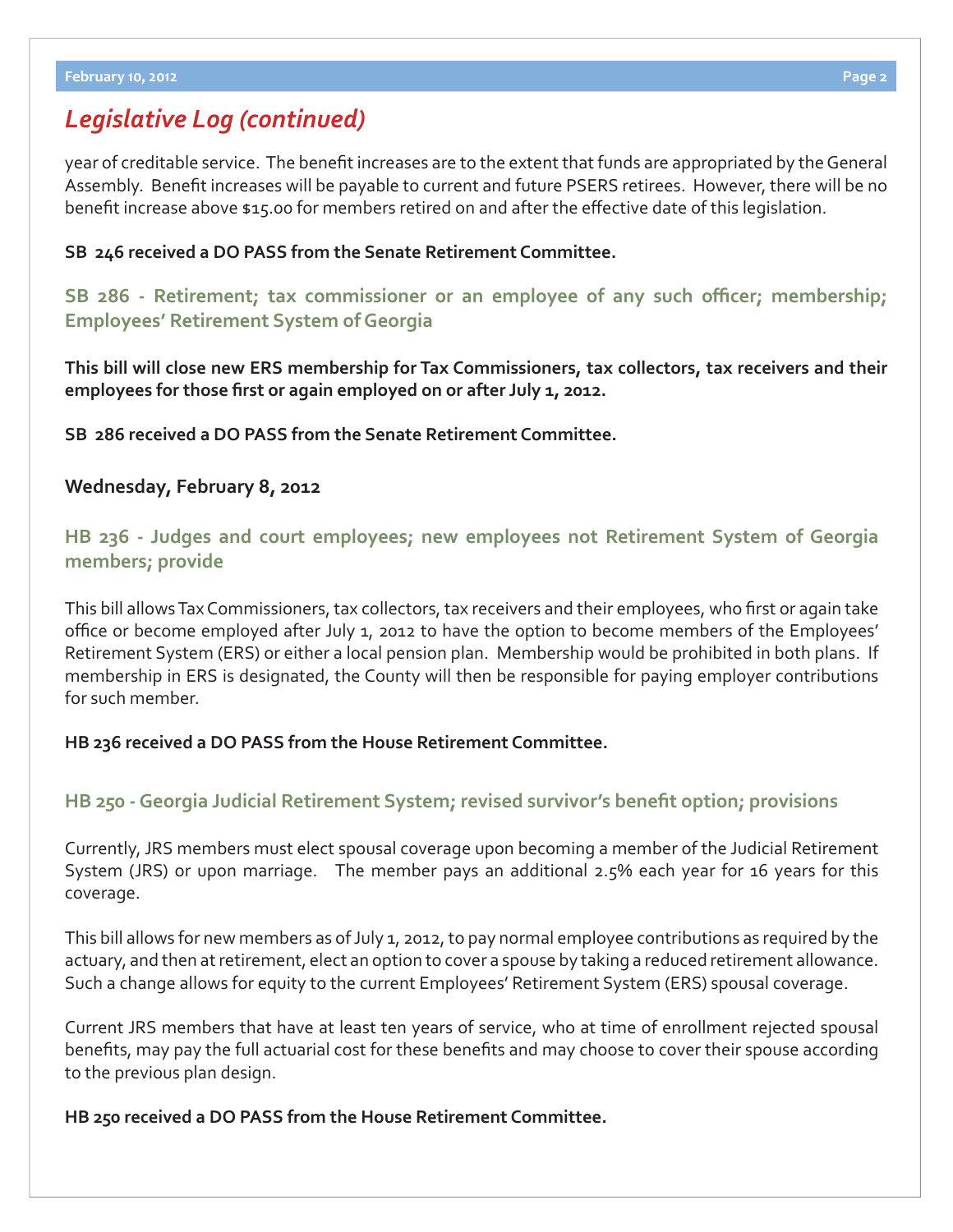# *Legislative Log (continued)*

## **[SB 402 - "Employees' Retirement System of Georgia Enhanced Investment Authority Act";](http://www.legis.ga.gov/legislation/en-US/Display/20112012/HB/250)**  define certain terms relating to certain types of investments

This bill amends provisions relating to the Public Retirement Systems Investment Authority Law by defining the term "alternative investments" and allows eligible large retirement systems, other than the Teachers Retirement System, to make certain alternative investments.

Senate Bill 402 allows investment in alternative investments of up to 1% per year, with a total of no more than 5% of total funds at any time.

The bill, as written, provides certain protections to ERS:

- Does not specify participation in investments based on geography

- Language is structure specific
- Each investment requires at least 4 other investors on the same terms not affiliated with the issuer
- Each investment shall only be made in private pools and issuers that have at least \$100 million in assets
- A code of ethics must be adopted relating to investing in and disposing of these investment vehicles

Annual reporting is required to the Governor and the House and Senate Retirement Committee Chairpersons detailing the performance of such investments.

**SB 402 was assigned to the Senate Retirement Committee by the full Senate.**

#### **Thursday, February 9, 2012**

#### **HB 944 - Offi [cial Code of Georgia; retirement and pensions; revise, modernize, and correct errors](http://www.legis.ga.gov/legislation/en-US/Display/20112012/HB/944) or omissions**

**This bill is a clean-up bill to correct typographical, stylistic, and other errors and omissions in Title 47.**

**HB 944 was assigned to the House Judiciary Committee by the full House of Representatives.**

## **SB 246 - Retirement; provide an increase in the employee contribution; retirement benefit; conditions**

**This bill increases the monthly employee contribution from \$4.00 to \$10.00 for new members of the Public School Employees Retirement System (PSERS) beginning July 1, 2012. Provisions provide for**  the minimum monthly retirement benefit for PSERS members to increase from \$12.00 to \$14.75 for **each year of creditable service. The maximum monthly retirement benefi t will increase from \$15.00**  to \$16.00 for each year of creditable service. The benefit increases are to the extent that funds are appropriated by the General Assembly. Benefit increases will be payable to current and future PSERS retirees. However, there will be no benefit increase above \$15.00 for members retired on and after the **eff ective date of this legislation.**

**SB 246 received a DO PASS from the Senate Rules Committee and was placed on the Senate Debate Calendar for 2/15/12.**